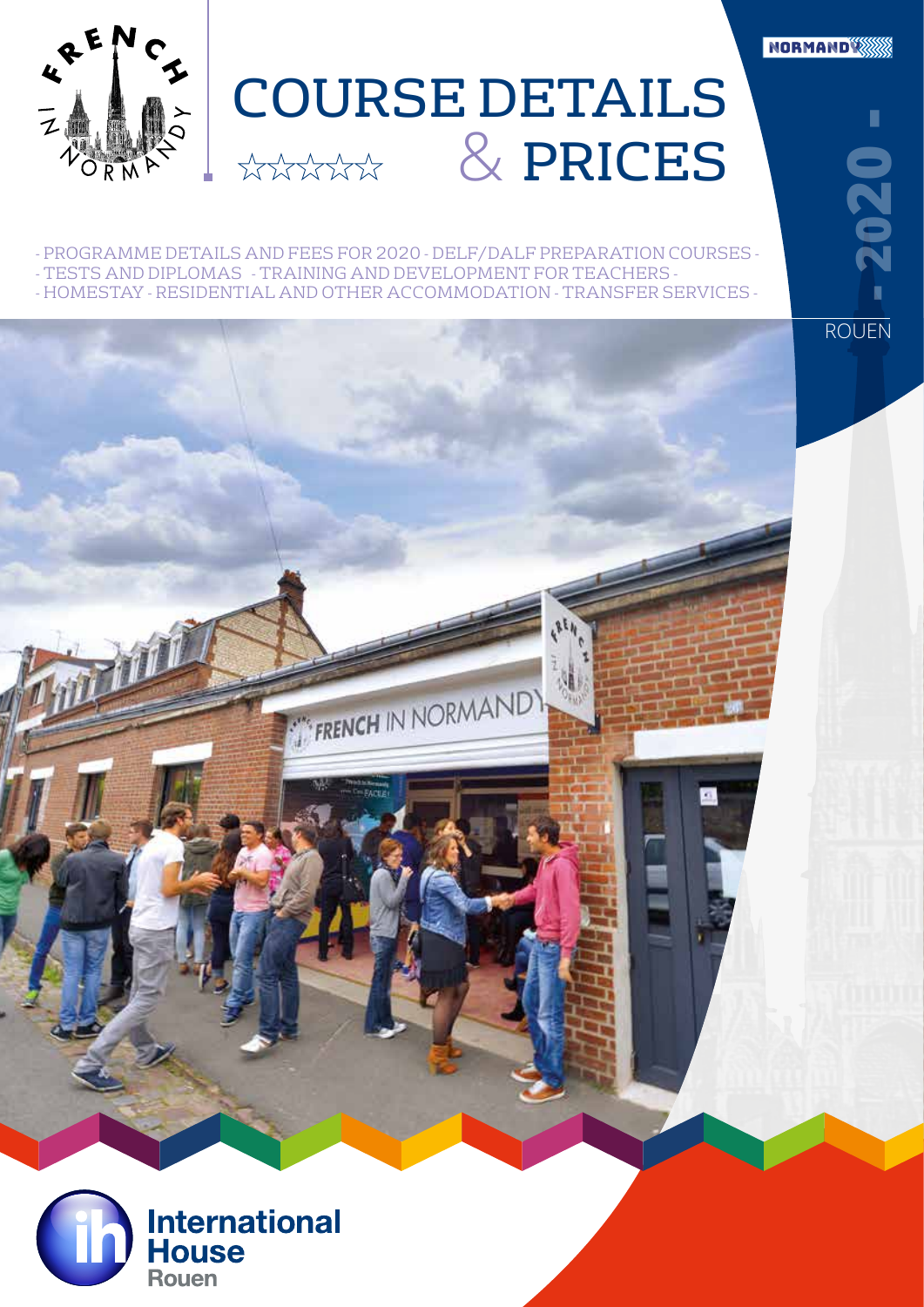## **PROGRAMME DETAILS AND FEES FOR 2020**

## **Courses start every Monday throughout the year.**

**Registration for any course at French in Normandy gives you access to our ''Clubs'' after class from 16h15-17h30.**  (**Monday**: Grammar Fun / **Tuesday**: Theatre Club / **Wednesday**: Book Club / **Thursday**: Ciné Club / **Friday**: Personal Tutoring).

| <b>REGISTRATION FEE</b>                                                     |           | $60 \in$                           | Booking fee which includes Welcome Information pack<br>with notebook, map, tourist info etc                                                                                                           |
|-----------------------------------------------------------------------------|-----------|------------------------------------|-------------------------------------------------------------------------------------------------------------------------------------------------------------------------------------------------------|
| <b>MATERIALS</b>                                                            |           | $60 \in$                           | All teaching materials, French in Normandy workbooks,<br>Grammar book and Grammar exercise book,<br>end-of-course certificate etc                                                                     |
| <b>COURSE OPTIONS</b><br><b>Number of weeks</b>                             |           | Cost per week                      | <b>COURSE DETAILS</b>                                                                                                                                                                                 |
| <b>DEMI-INTENSIVE</b><br>10 hours of classes + 5 hours of<br>clubs per week | 1 or more | 150€                               | 10 hours of 60 minute lessons from<br>14h -16h daily                                                                                                                                                  |
|                                                                             | $1 - 2$   | 230€                               |                                                                                                                                                                                                       |
|                                                                             | $3-5$     | 210€                               | Lessons are 9h30 -13h daily                                                                                                                                                                           |
| <b>SEMI INTENSIVE</b>                                                       | $6 - 12$  | 196€                               | with a 30-minute break                                                                                                                                                                                |
| 15 hours of classes + 5 hours of<br>clubs per week                          | 13-25     | 189€                               | $(11h - 11h30)$ .<br>The price includes an orientation                                                                                                                                                |
|                                                                             | 26-35     | 170€                               | session on the first Monday afternoon.                                                                                                                                                                |
|                                                                             | 36-48     | 150€                               |                                                                                                                                                                                                       |
|                                                                             | $1 - 2$   | 340€                               |                                                                                                                                                                                                       |
|                                                                             | $3-5$     | $319 \in$                          |                                                                                                                                                                                                       |
| <b>INTENSIVE</b>                                                            | $6 - 12$  | 289€                               | Lessons are 9h30-13h and 14h-16h daily with<br>a 30-minute break (11h -11h30).                                                                                                                        |
| 25 hours of classes + 5 hours of<br>clubs per week                          | $13 - 25$ | 250€                               | The price includes an orientation session on the first                                                                                                                                                |
|                                                                             | 26-35     | 215€                               | Monday afternoon.                                                                                                                                                                                     |
|                                                                             | 36-48     | 195€                               |                                                                                                                                                                                                       |
| ONE TO ONE<br>1 or more<br>15 hours per week                                |           | 999€<br>(65 $€$ per extra hour)    | Tailor-made to meet your requirements and available<br>throughout the year. Flexible timetabling.                                                                                                     |
| <b>ONE TO ONE</b><br>1 or more<br>30 hours per week                         |           | 1999€<br>$(65 \n∈$ per extra hour) | 9h30 -13h, 14h -17h30 daily including<br>two 30-minute breaks<br>(11h-11h30 and 16h-16h30).                                                                                                           |
| <b>COMBI 15+15</b><br>GROUP / ONE TO ONE<br>1 or more<br>30 hours per week  |           | 1.299€                             | Lessons are 9h30 -13h with<br>a 30 minute break (11h -11h30)<br>in a general group and then<br>15 hours one to one in the afternoons (14h -17h30).                                                    |
| <b>COMBI 15+5</b><br>GROUP / ONE TO ONE<br>20 hours per week                | 1 or more | 599€                               | Lessons are 9h30 -13h with<br>a 30-minute break (11h -11h30) in a general group and<br>then 5 hours one to one in the afternoons.<br>Times of afternoon classes may vary from one day to<br>the next. |
| COMBI 15+5 AM/PM<br>1 or more<br>20 hours per week                          |           | 555€                               | Lessons are 9h30 -13h with<br>a 30-minute break<br>(11h-11h30) in a general group and then<br>5 hours one to one.<br>Times of one to one classes will be<br>from either 8h - 9h am or from 16h30 pm.  |
| $30+$<br>NEN<br>30 hours<br>(for students aged 30+,<br>max class size 4)    |           | 799€                               | Courses start first Monday of the month.<br>Lessons are 9h30 - 13h with<br>a 30 minute break 11h -11h30<br>and in the afternoons from 14h -17h30.<br>Maximum class size 4.                            |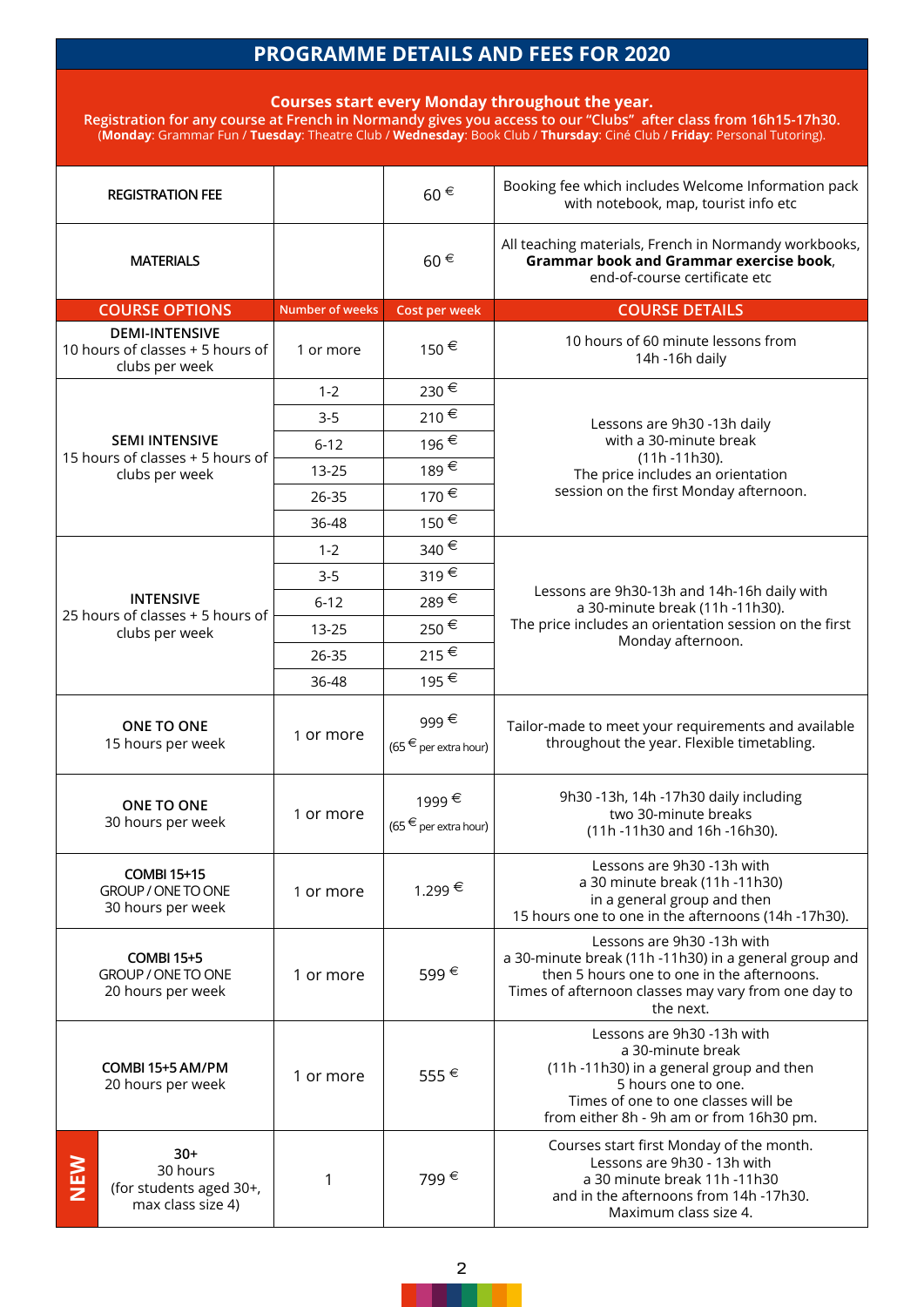| <b>DELF/DALF PREPARATION COURSES</b>                                                                |                           |                |                                                                                                                                                                                                                                                 |  |
|-----------------------------------------------------------------------------------------------------|---------------------------|----------------|-------------------------------------------------------------------------------------------------------------------------------------------------------------------------------------------------------------------------------------------------|--|
| <b>COURSE OPTIONS</b>                                                                               | <b>Number of weeks</b>    | Cost per week  | <b>COURSE DETAILS</b>                                                                                                                                                                                                                           |  |
| <b>DEMI DELF/DALF</b><br>10 hours of DELF/DALF<br>workshops + 5 hours of<br>clubs per week          | $1 - 8$                   | 170€           | 10 hours of 60 minute lessons dedicated to the<br>preparation and taking of the DELF/DALF Exams from 14h-16h                                                                                                                                    |  |
|                                                                                                     | 9 or more                 | 150€           | daily plus acces to our clubs after class.<br>This makes a total of 15 hours (60 minutes).<br>Examination fees/booking not included.                                                                                                            |  |
| <b>3D: DEDICATED DELF/</b><br><b>DALF</b>                                                           | $1 - 8$                   | 350 $\epsilon$ | Special exam preparation course : 25 hours per                                                                                                                                                                                                  |  |
| 15 hours of classes +<br>10 hours of DELF/DALF<br>workshops per week + 5<br>hours of clubs per week | 9 or more                 | 325€           | week including 15 hours of general group lessons and 10<br>hours per week afternoon exam preparation workshops from<br>14h-16h and then free access to our daily language clubs. Exa-<br>mination fees/booking not included                     |  |
| <b>DELF/DALF COMBI</b>                                                                              | 4                         | 599€           | Lessons are 9h30 - 13h with a 30-minute break<br>(11h-11h30) in a general group and then 5 hours one to one<br>personalised DELF/ DALF preparation in the afternoons. + 5<br>hours of clubs per week.<br>Examination fees/booking not included. |  |
| <b>DELF/DALF COMBI AM/</b><br><b>PM</b><br><b>COMBI 15+5</b>                                        | 4                         | 555€           | Lessons are 9h30 -13h with a 30-minute break<br>(11h -11h30) in a general group and then<br>5 hours one to one. Times of one to one classes will be<br>from either 8h - 9h am or from 16h30 pm.                                                 |  |
| <b>DELF/DALF Learnware</b>                                                                          | 60 € (one-off supplement) |                | Specialised material provided as part<br>of our exam preparation courses                                                                                                                                                                        |  |
| ミニフ<br><b>DELF/DALF</b><br>"ONLINE"                                                                 |                           |                | Contact us for more details                                                                                                                                                                                                                     |  |

## **OTHER TESTS AND DIPLOMAS**

**NEW**

| TCF Naturalisation, Québec, Canada | 150€     | 4 compulsory tests                                                                         |
|------------------------------------|----------|--------------------------------------------------------------------------------------------|
| EXTERNAL EXAM BOOKING FEE          | $60 \in$ | Booking fee for DELF/DALF or other external exams<br>(not including examination entry fee) |
| <b>DETAILED PEDAGOGIC REPORT</b>   | $60 \in$ | Detailed personalised end-of-course report                                                 |

| <b>CERTIFICAT VOLTAIRE</b> |                                                                                                                                                                                                                                                                                                                                       |                       |  |  |
|----------------------------|---------------------------------------------------------------------------------------------------------------------------------------------------------------------------------------------------------------------------------------------------------------------------------------------------------------------------------------|-----------------------|--|--|
| <b>NE</b>                  | Make your CV stand out and take the Certificate Voltaire while you are at French in Normandy.<br>Every Tuesday this specialised workshop will polish your written French skills and we offer the test every month.<br>The certificate Voltaire is a multiple-choice test that is recognised in the same way as the TOEIC for English. |                       |  |  |
| z                          | $35 \in \wedge$ week<br>Clubs are on Tuesdays from 16h-18h                                                                                                                                                                                                                                                                            |                       |  |  |
|                            | Test                                                                                                                                                                                                                                                                                                                                  | $60 \in$ / per person |  |  |
|                            |                                                                                                                                                                                                                                                                                                                                       |                       |  |  |

| <b>TRENCH PLUS"</b> Language and Leisure programme for Francophiles! |                                                                                                                                    |       |                                                                                                                                                                |  |
|----------------------------------------------------------------------|------------------------------------------------------------------------------------------------------------------------------------|-------|----------------------------------------------------------------------------------------------------------------------------------------------------------------|--|
| <b>COURSE OPTIONS</b>                                                |                                                                                                                                    | COST  | <b>COURSE DETAILS</b>                                                                                                                                          |  |
|                                                                      | " FRENCH AND CUISINE"<br>Offering expert culinary demonstration and<br>practice in combination with a<br>language skills programme | 360 € | Courses start first Monday of the month. 15 hours of<br>French lessons (9h30-13h daily including a break from<br>11h-1130) with 3 afternoon culinary workshops |  |
| $\frac{1}{2}$                                                        | $50+$<br>15 hours: 1-2 weeks<br>+ activity programme (for students aged 50+)                                                       | 449€  | Start dates: 25/05 and 28/09/2020<br>Lessons are 9h30 - 13h with a 30-minute break 11h -<br>11h30. 4 cultural activities included                              |  |

| In-Service Professional Training and Development for teachers of French |                |                                                           |                                                                                                                     |  |
|-------------------------------------------------------------------------|----------------|-----------------------------------------------------------|---------------------------------------------------------------------------------------------------------------------|--|
| <b>COURSE OPTIONS</b>                                                   | Cost 1 week    | Cost 2 week                                               | <b>COURSE DETAILS</b>                                                                                               |  |
| The Neurolinguistic approach<br>to language learning (ANL)              | 550 $\epsilon$ | Contact us for full<br>details for our 2<br>weeks courses | 25 hours of training (3 times a year)<br>Start dates 03/02, 20/07 and 23/11/2020                                    |  |
| <b>General methodology</b>                                              | 530 €          |                                                           | 25 hours of training to enhance your teaching skills and<br>learn new classroom activities (6 times a year)         |  |
| Method and language                                                     | 530 €          |                                                           | Take a fresh look at your performance in the classroom and<br>improve your French at the same time (9 times a year) |  |
| <b>Intensive Language</b>                                               | 460 €          |                                                           | Refresh your language skills and bring them up to date<br>(starting each Monday)                                    |  |